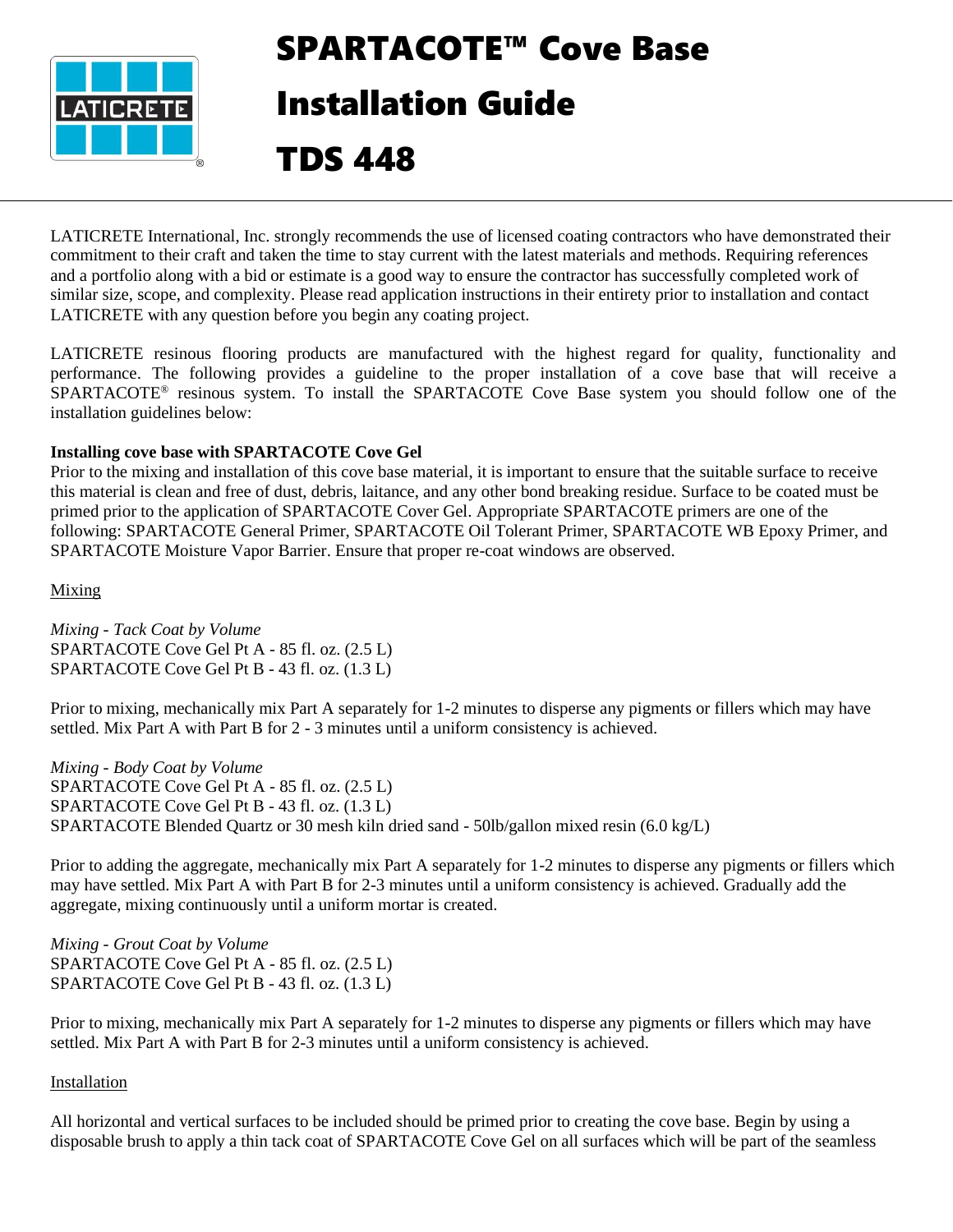cove base. (Note: If the tack coat dries prior to applying the SPARTACOTE® Cove Gel body coat, reapply the tack coat.) Apply the mixed SPARTACOTE Cove Gel body coat over the wet tack coat. Trowel up the wall with straight edged trowel. Place extra mortar in radius and smooth with small radius coving trowel to create a 1/8"- 1" (3.2-25.4 mm) radius. A soap and water solution may be used to lubricate the trowel during application.

Once Cove Gel body coat has cured, apply SPARTACOTE Cove Gel as a grout coat. Using a disposable brush, cover seamless cove base to excess. Follow with a flat squeegee to remove excess material. Allow to cure overnight and repeat (if necessary) with a second coat. For improved UV stability, abrasion, stain resistance, and chemical resistance a top coat is recommended. Consult a LATICRETE Technical Service Representative for best options. To optimize inter-coat adhesion, appropriate recoat times must be observed. Exposure of the coating to direct sunlight will considerably shorten the recoat times. If recommended recoat times are exceeded, consult a LATICRETE Technical Service Representative; sanding or abrasive blasting may be required. With all epoxies after priming and before each additional coat, examine the surface for amine blush (oily film). If present, remove by cleaning the surface with acetone.

#### **Installing cove base with Urethane Cement Cove Base**

Prior to the mixing and installation of this cove base material, it is important to ensure that the suitable surface to receive this material is clean and free of dust, debris, laitance, and any other bond breaking residue. Proper personal protection equipment (PPE) should always be worn as some silica particles may become airborne when mixing. \*\*Always install cover base prior to full flooring system to ensure clean transition between vertical and horizontal surfaces.

To prevent lifting or delamination, keyways which are a minimum 5/16" wide x 5/16" deep (7.9 mm x 7.9 mm), must be cut at all termination, joints, columns, doorways, and drains. Clean sand and dust from prepared concrete where the floor is to be installed. It is suggested to prime the area where cove base will be installed with SPARTACOTE Urethane Cement Top Coat.

#### Mixing

Using an electric jiffy mixer and a 5 gallon bucket pour  $\frac{1}{2}$  gallon (1.8 L) of SPARTACOTE Cove Gel Part A into the pail. With the mixer running add 1 Powder Pigment package into the Part A and mix for about 15 seconds. Once Pigment is incorporated, add ½ gallon (1.8 L) of part B. Mix for another 15 seconds until the Powder Pigment is evenly dispersed. Gradually add all contents of a SPARTACOTE Urethane Cement Cove Base Filler Powder 28.5 LB (11.70 kg) bag and blend thoroughly until all particles are wetted out, normally about two minutes.

## **Installation**

Immediately after mixing (within 3 minutes), apply the mixed cove base material into the vertical surface by a hand trowel, flexible wing cove and/ or corner squeegee trowel. Do not overwork mortar. To smooth trowel marks, immediately roll the surface lightly with a mohair roller. Excessive rolling may cause blisters. NOTE: Later or heavy rolling may induce pinholes. Lay abutting edges within 10 minutes to ensure a clean edge. Coverage with this mix should be 35 lineal feet / unit (10.7 m / unit) for a  $3/16$ " (4.7mm) x 4" (101 mm) cove.

## **Cove base Installation Using SPARTACOTE Resins and CAB-O-SIL®**

Prior to the mixing and installation of this cove base material, it is important to ensure that the suitable surface to receive this material is clean and free of dust, debris, laitance, and any other bond breaking residue. Proper personal protection equipment (PPE) should always be worn as some silica particles may become airborne when mixing.

#### Mixing

Using a SPARTACOTE polyaspartic resin (i.e. SPARTACOTE FLEX PURE, SPARTACOTE FLEX SB), mix a total of 32oz. (0.9 L) of Parts A & B at a 1:1 mixing ratio (by volume). Use a paddle mixer on low speed for 2 minutes. Avoid over-mixing or creating a vortex that will introduce air. Do not mix below the dew point as that will shorten the pot life. In a separate mixing bucket with a lid, cut a hole large enough to fit the mixing pole through. Using this hole, pour in 42 oz. (1.2 L) of CAB-O-SIL® followed by the mixed SPARTACOTE resins atop. Mix the buckets contents with a slow drill mixer for 60 seconds or until jelly-like consistency. NOTE Over mixing reduces work time.

#### Installation

Directly after mixing, fill a masonry grout bag with the material. Squeeze out mixed material in an opening the size calibrated to desired radius. Avoid excess material spillage. If excess spillage occurs, immediately scrape off excess